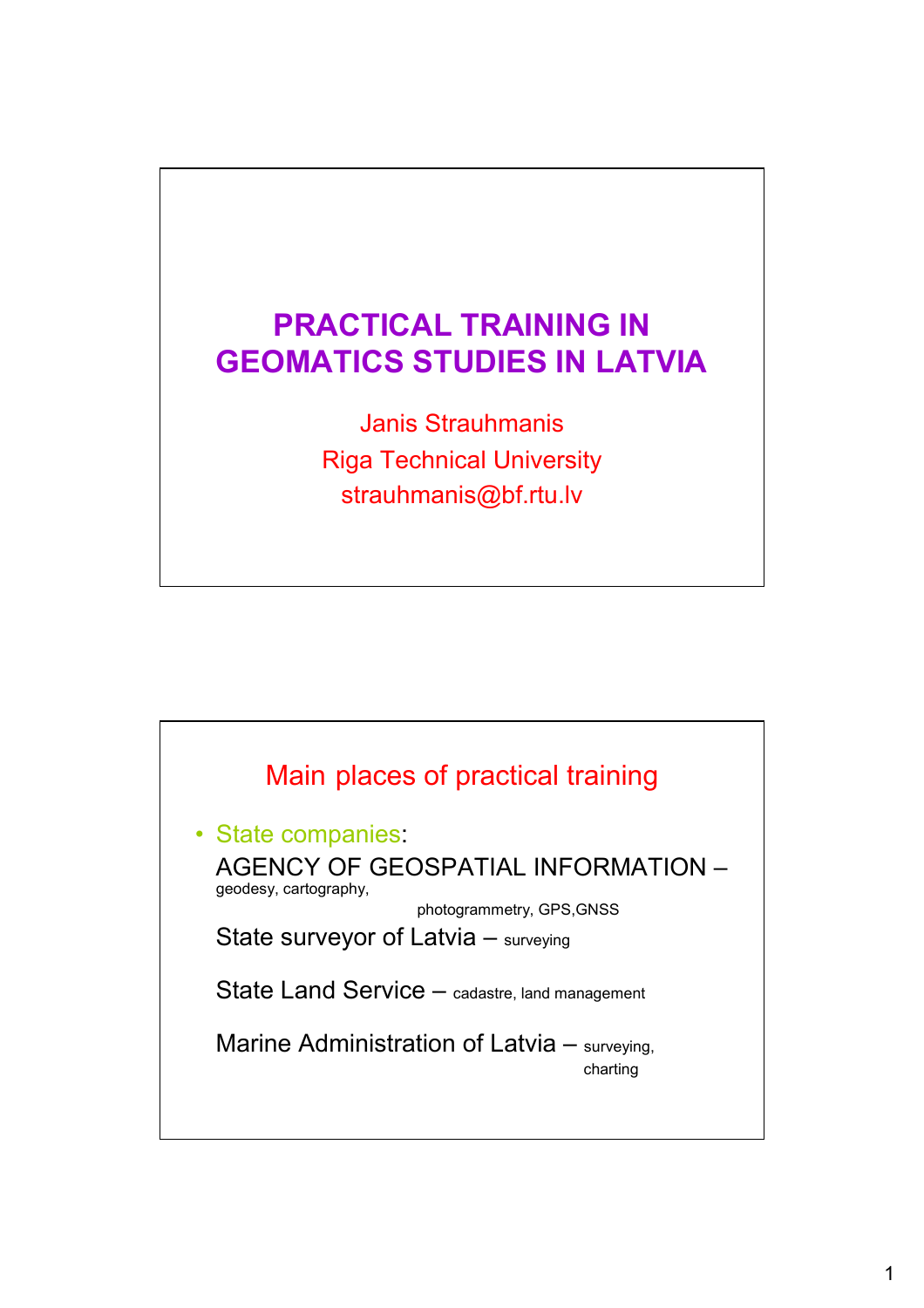#### Private companies

- MERKO geodesy, surveying, GPS
- METRUM surveying, photogrammetry, GNSS
- RIGAS GEOMETRS cartography, surveying
- PARNAS photogrammetry
- BINDERS surveying
- LATVENERGO geodesy, surveying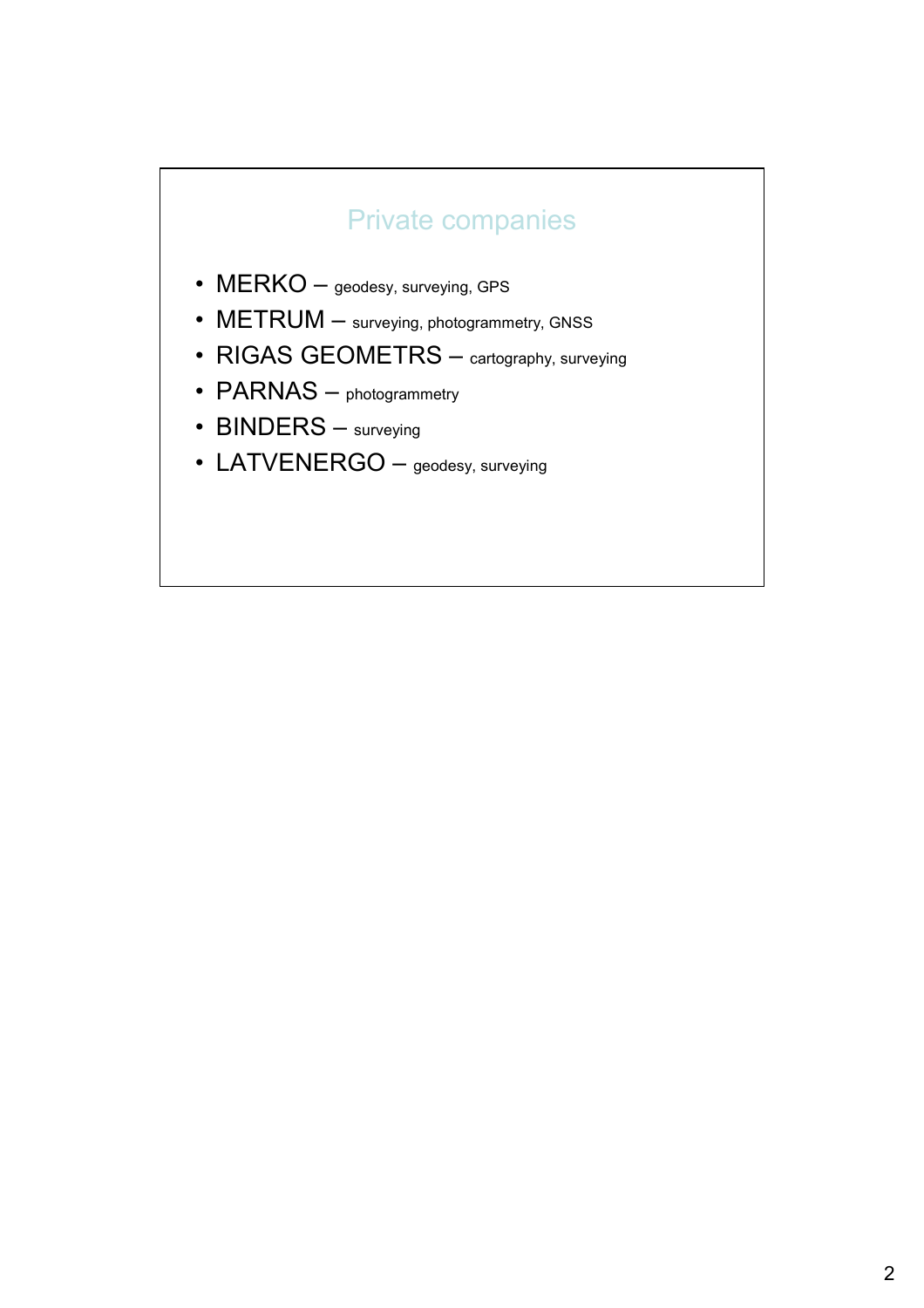# **Riga Technical University**

Department of Geomatics August 2008 3 days

# Summer school

• For PhD students(10-15) from technical universities and technical high shools around the EUROPE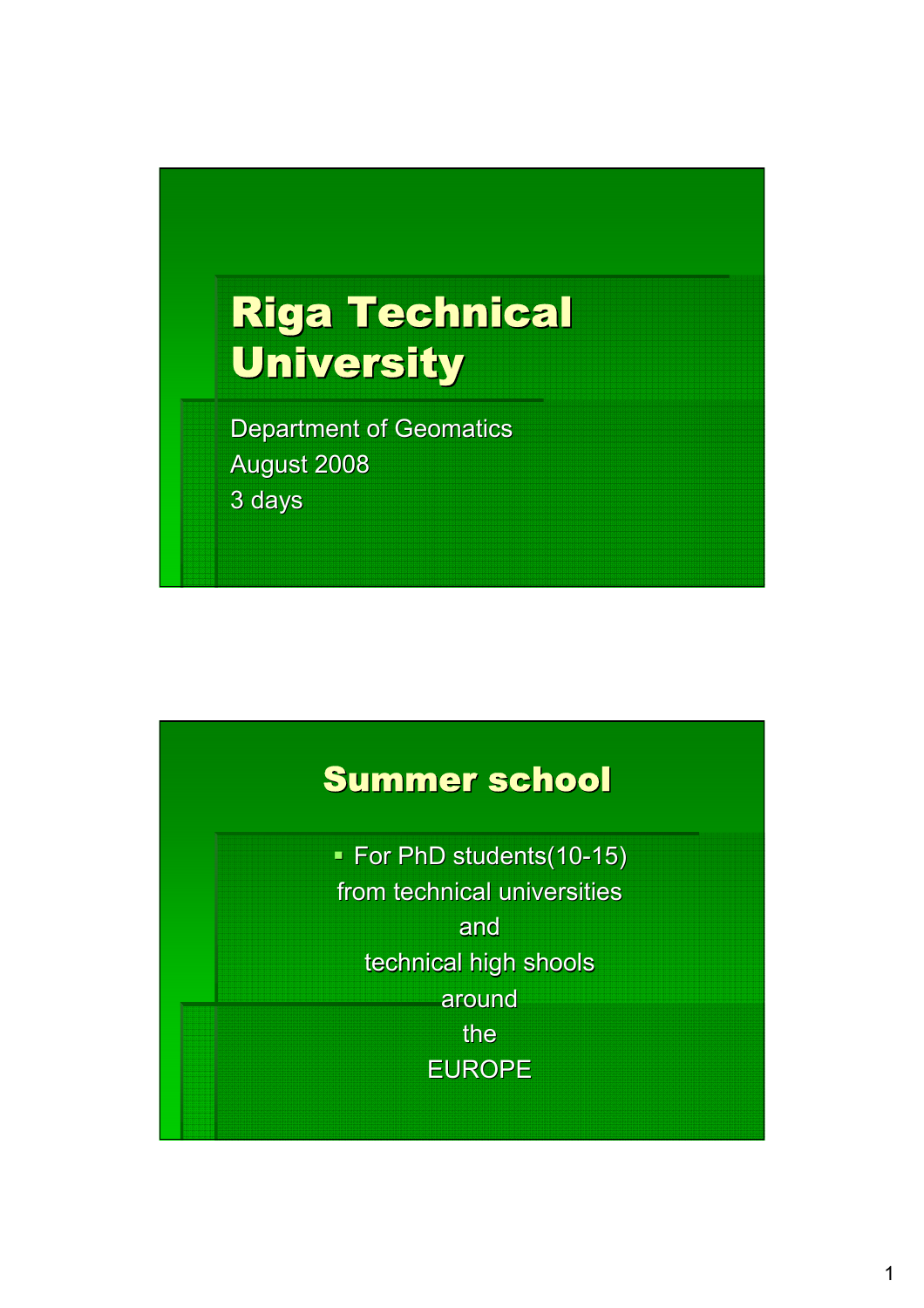

# **Content of the Summer** School:

- **Evaluation in practice of the RTK network** realization
- Application of the RTK network solutions in Latvia
- **Practice and discussion on the high** precision GNSS applications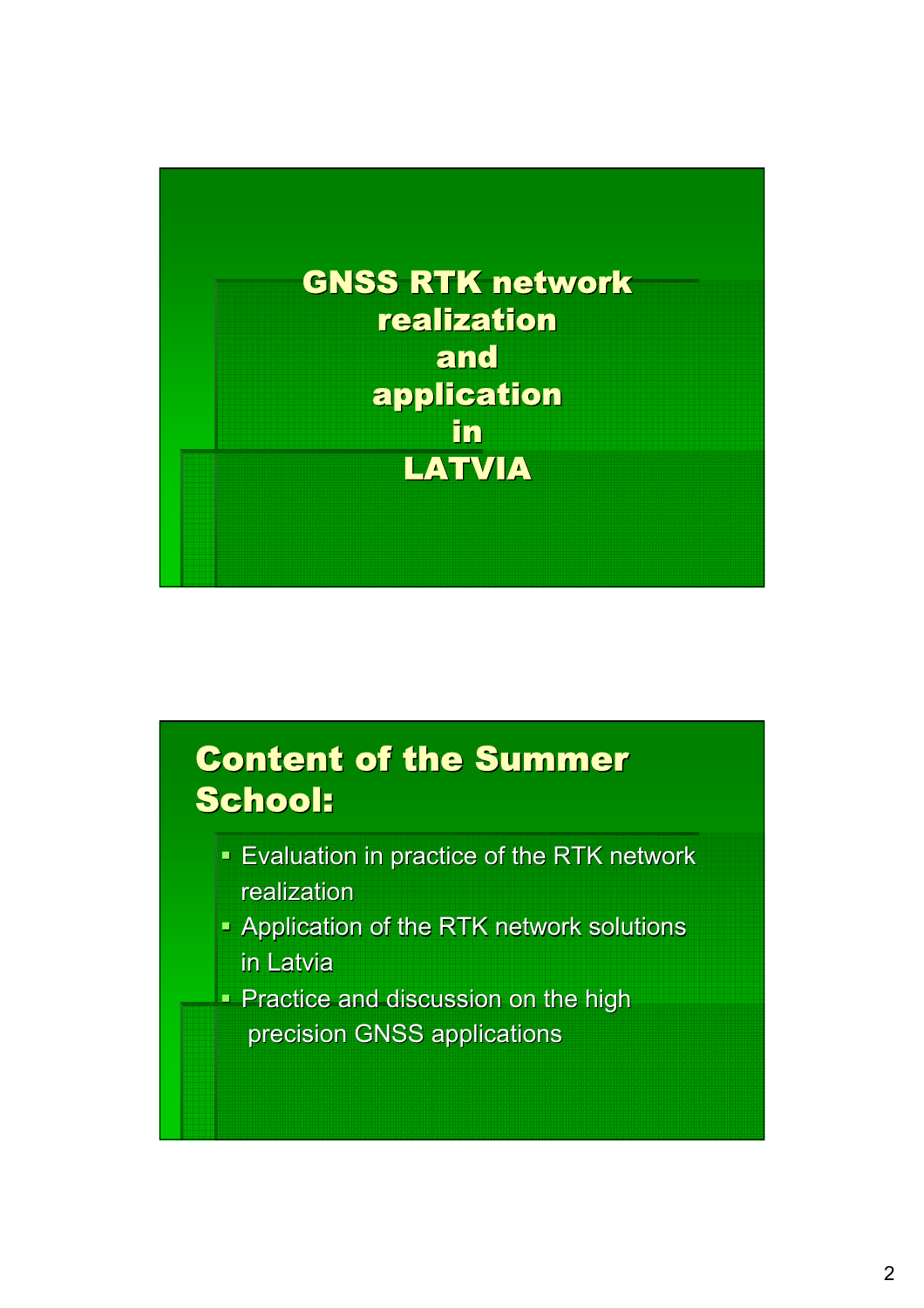

### **Accomodation:**

Students will live at the hostel of the Riga **Technical University** by the Department of Geomatics